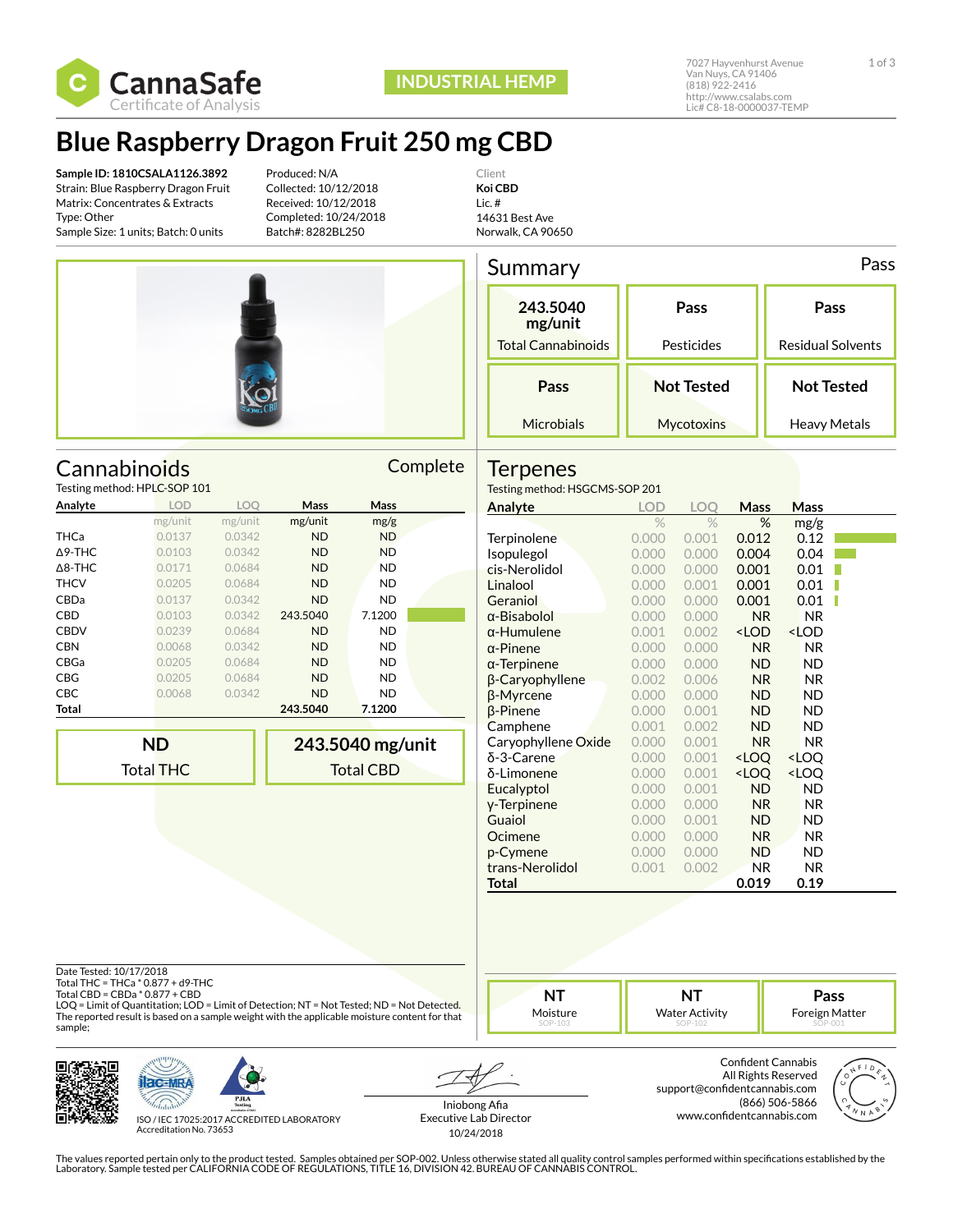

## **Blue Raspberry Dragon Fruit 250 mg CBD**

**Sample ID: 1810CSALA1126.3892** Strain: Blue Raspberry Dragon Fruit Matrix: Concentrates & Extracts Type: Other Sample Size: 1 units; Batch: 0 units

Produced: N/A Collected: 10/12/2018 Received: 10/12/2018 Completed: 10/24/2018 Batch#: 8282BL250

Client **Koi CBD** Lic. # 14631 Best Ave Norwalk, CA 90650

### Pesticides

Test Method: LCMS & GCMS-SOP 301

| Analyte             | <b>LOD</b> | LOO        | Limit      | Mass       | <b>Status</b> | Analyte                 | LOD        | LOO        | Limit      | Mass       | <b>Status</b> |
|---------------------|------------|------------|------------|------------|---------------|-------------------------|------------|------------|------------|------------|---------------|
|                     | <b>PPM</b> | <b>PPM</b> | <b>PPM</b> | <b>PPM</b> |               |                         | <b>PPM</b> | <b>PPM</b> | <b>PPM</b> | <b>PPM</b> |               |
| Abamectin           | 0.005      | 0.100      | 0.100      | <b>ND</b>  | Pass          | Fludioxonil             | 0.001      | 0.100      | 0.100      | <b>ND</b>  | Pass          |
| Acephate            | 0.000      | 0.100      | 0.100      | <b>ND</b>  | Pass          | Hexythiazox             | 0.000      | 0.100      | 0.100      | <b>ND</b>  | Pass          |
| Acequinocyl         | 0.000      | 0.100      | 0.100      | <b>ND</b>  | Pass          | Imazalil                | 0.100      | 0.100      | 0.100      | <b>ND</b>  | Pass          |
| Acetamiprid         | 0.000      | 0.100      | 0.100      | <b>ND</b>  | Pass          | Imidacloprid            | 0.001      | 0.100      | 5.000      | <b>ND</b>  | Pass          |
| Aldicarb            | 0.100      | 0.100      | 0.100      | <b>ND</b>  | Pass          | Kresoxim Methyl         | 0.003      | 0.100      | 0.100      | <b>ND</b>  | Pass          |
| Azoxystrobin        | 0.000      | 0.100      | 0.100      | <b>ND</b>  | Pass          | Malathion               | 0.001      | 0.100      | 0.500      | <b>ND</b>  | Pass          |
| <b>Bifenazate</b>   | 0.000      | 0.100      | 0.100      | <b>ND</b>  | Pass          | Metalaxyl               | 0.001      | 0.100      | 2.000      | <b>ND</b>  | Pass          |
| <b>Bifenthrin</b>   | 0.000      | 0.100      | 3.000      | <b>ND</b>  | Pass          | Methiocarb              | 0.100      | 0.100      | 0.100      | <b>ND</b>  | Pass          |
| <b>Boscalid</b>     | 0.001      | 0.100      | 0.100      | <b>ND</b>  | Pass          | Methomyl                | 0.001      | 0.100      | 1.000      | <b>ND</b>  | Pass          |
| Captan              | 0.001      | 0.100      | 0.700      | <b>ND</b>  | Pass          | <b>Methyl Parathion</b> | 0.100      | 0.100      | 0.100      | <b>ND</b>  | Pass          |
| Carbaryl            | 0.001      | 0.100      | 0.500      | <b>ND</b>  | Pass          | Mevinphos               | 0.100      | 0.100      | 0.100      | <b>ND</b>  | Pass          |
| Carbofuran          | 0.100      | 0.100      | 0.100      | <b>ND</b>  | Pass          | Myclobutanil            | 0.004      | 0.100      | 0.100      | <b>ND</b>  | Pass          |
| Chlorantraniliprole | 0.001      | 0.100      | 10.000     | <b>ND</b>  | Pass          | Naled                   | 0.004      | 0.100      | 0.100      | <b>ND</b>  | Pass          |
| Chlordane           | 0.100      | 0.100      | 0.100      | <b>ND</b>  | Pass          | Oxamvl                  | 0.000      | 0.100      | 0.500      | <b>ND</b>  | Pass          |
| Chlorfenapyr        | 0.100      | 0.100      | 0.100      | <b>ND</b>  | Pass          | Paclobutrazol           | 0.100      | 0.100      | 0.100      | <b>ND</b>  | Pass          |
| Chlorpyrifos        | 0.100      | 0.100      | 0.100      | <b>ND</b>  | Pass          | Pentachloronitrobenzene | 0.000      | 0.100      | 0.100      | <b>ND</b>  | Pass          |
| Clofentezine        | 0.001      | 0.100      | 0.100      | <b>ND</b>  | Pass          | Permethrin              | 0.001      | 0.100      | 0.500      | <b>ND</b>  | Pass          |
| Coumaphos           | 0.100      | 0.100      | 0.100      | <b>ND</b>  | Pass          | Phosmet                 | 0.000      | 0.100      | 0.100      | <b>ND</b>  | Pass          |
| Cyfluthrin          | 0.001      | 0.100      | 2.000      | <b>ND</b>  | Pass          | Piperonyl Butoxide      | 0.001      | 0.100      | 3.000      | <b>ND</b>  | Pass          |
| Cypermethrin        | 0.000      | 0.100      | 1.000      | <b>ND</b>  | Pass          | Prallethrin             | 0.000      | 0.100      | 0.100      | <b>ND</b>  | Pass          |
| Daminozide          | 0.100      | 0.100      | 0.100      | <b>ND</b>  | Pass          | Propiconazole           | 0.000      | 0.100      | 0.100      | <b>ND</b>  | Pass          |
| <b>DDVP</b>         | 0.100      | 0.100      | 0.100      | <b>ND</b>  | Pass          | Propoxur                | 0.100      | 0.100      | 0.100      | <b>ND</b>  | Pass          |
| Diazinon            | 0.001      | 0.100      | 0.100      | <b>ND</b>  | Pass          | Pyrethrins              | 0.000      | 0.100      | 0.500      | <b>ND</b>  | Pass          |
| Dimethoate          | 0.100      | 0.100      | 0.100      | <b>ND</b>  | Pass          | Pyridaben               | 0.001      | 0.100      | 0.100      | <b>ND</b>  | Pass          |
| Dimethomorph        | 0.001      | 0.100      | 2.000      | <b>ND</b>  | Pass          | Spinetoram              | 0.001      | 0.100      | 0.100      | <b>ND</b>  | Pass          |
| Ethoprophos         | 0.100      | 0.100      | 0.100      | <b>ND</b>  | Pass          | Spinosad                | 0.000      | 0.100      | 0.100      | <b>ND</b>  | Pass          |
| Etofenprox          | 0.100      | 0.100      | 0.100      | <b>ND</b>  | Pass          | Spiromesifen            | 0.001      | 0.100      | 0.100      | <b>ND</b>  | Pass          |
| Etoxazole           | 0.010      | 0.100      | 0.100      | <b>ND</b>  | Pass          | Spirotetramat           | 0.000      | 0.100      | 0.100      | <b>ND</b>  | Pass          |
| Fenhexamid          | 0.001      | 0.100      | 0.100      | <b>ND</b>  | Pass          | Spiroxamine             | 0.100      | 0.100      | 0.100      | <b>ND</b>  | Pass          |
| Fenoxycarb          | 0.100      | 0.100      | 0.100      | <b>ND</b>  | Pass          | Tebuconazole            | 0.002      | 0.100      | 0.100      | <b>ND</b>  | Pass          |
| Fenpyroximate       | 0.001      | 0.100      | 0.100      | <b>ND</b>  | Pass          | Thiacloprid             | 0.100      | 0.100      | 0.100      | <b>ND</b>  | Pass          |
| Fipronil            | 0.100      | 0.100      | 0.100      | <b>ND</b>  | Pass          | Thiamethoxam            | 0.000      | 0.100      | 5.000      | <b>ND</b>  | Pass          |
| Flonicamid          | 0.001      | 0.100      | 0.100      | <b>ND</b>  | Pass          | Trifloxystrobin         | 0.001      | 0.100      | 0.100      | <b>ND</b>  | Pass          |

#### Date Tested: 10/18/2018 LOQ = Limit of Quantitation; LOD = Limit of Detection; NT = Not Tested; ND = Not Detected.





ISO / IEC 17025:2017 ACCREDITED LABORATORY Accreditation No. 73653

Iniobong Afia Executive Lab Director 10/24/2018

Confident Cannabis All Rights Reserved support@confidentcannabis.com (866) 506-5866 www.confidentcannabis.com



http://www.csalabs.com Lic# C8-18-0000037-TEMP

The values reported pertain only to the product tested. Samples obtained per SOP-002. Unless otherwise stated all quality control samples performed within specifications established by the<br>Laboratory. Sample tested per CAL

Pass